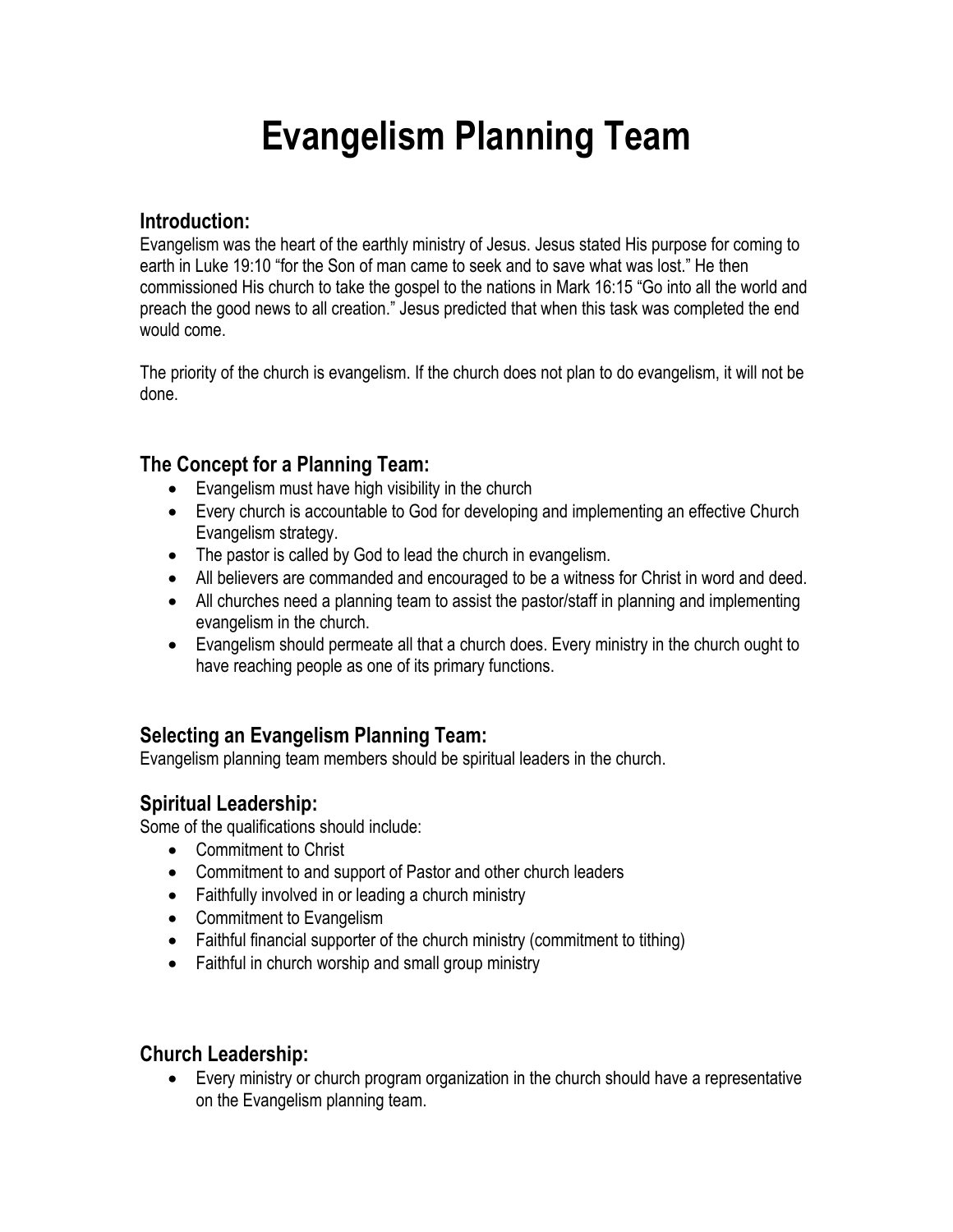• Evangelism planning team members should meet on a regular basis with their respective ministry-area representatives to address the evangelism needs necessary.

### **Major Tasks and Responsibilities:**

#### **Tasks:**

- Engage the church in evangelism by developing a comprehensive strategy of evangelism.
- Enlist, equip and engage church members in personal evangelism.
- Reach unbelievers by presenting the gospel through evangelism events, ministries in cooperation with all church programs and ministries.

#### **Responsibilities:**

- Develop and maintain a commitment to the priority of evangelism.
- Develop and maintain an on-going witness training program in the church.
- Plan and implement special evangelistic events and projects.
- Plan and implement an evangelistic prayer ministry.
- Research church field to determine on-going evangelistic ministries that need to be implemented.
- Plan and implement a system of locating and cultivating evangelistic prospects.
- Develop an intentional immediate follow-up strategy for new believers.
- Develop annual Church evangelism goals

# **Evangelism Team Members:**

# **Evangelism Team Leader**

Gives overall direction to the evangelism team along with Pastor and represents evangelism team in church leadership meetings (church council, ministry leadership teams etc.)

- Leads the evangelism team to assist the Pastor/staff in scheduling and developing an aggressive on-going strategy of evangelism.
- Coordinate and develop budget requests for church finance team.
- Cooperate with all church ministry leaders in permeating the entire church with an evangelistic emphasis.
- Model evangelism by participating in evangelism ministries of the church

# **Special Evangelistic Events Coordinator**

- Leads evangelism team in planning and implementing a church strategy of special evangelistic events, including
- Revivals, Crusades
- Media
- Block Parties, Sporting events etc.
- Targeted evangelistic age/ethnic groups